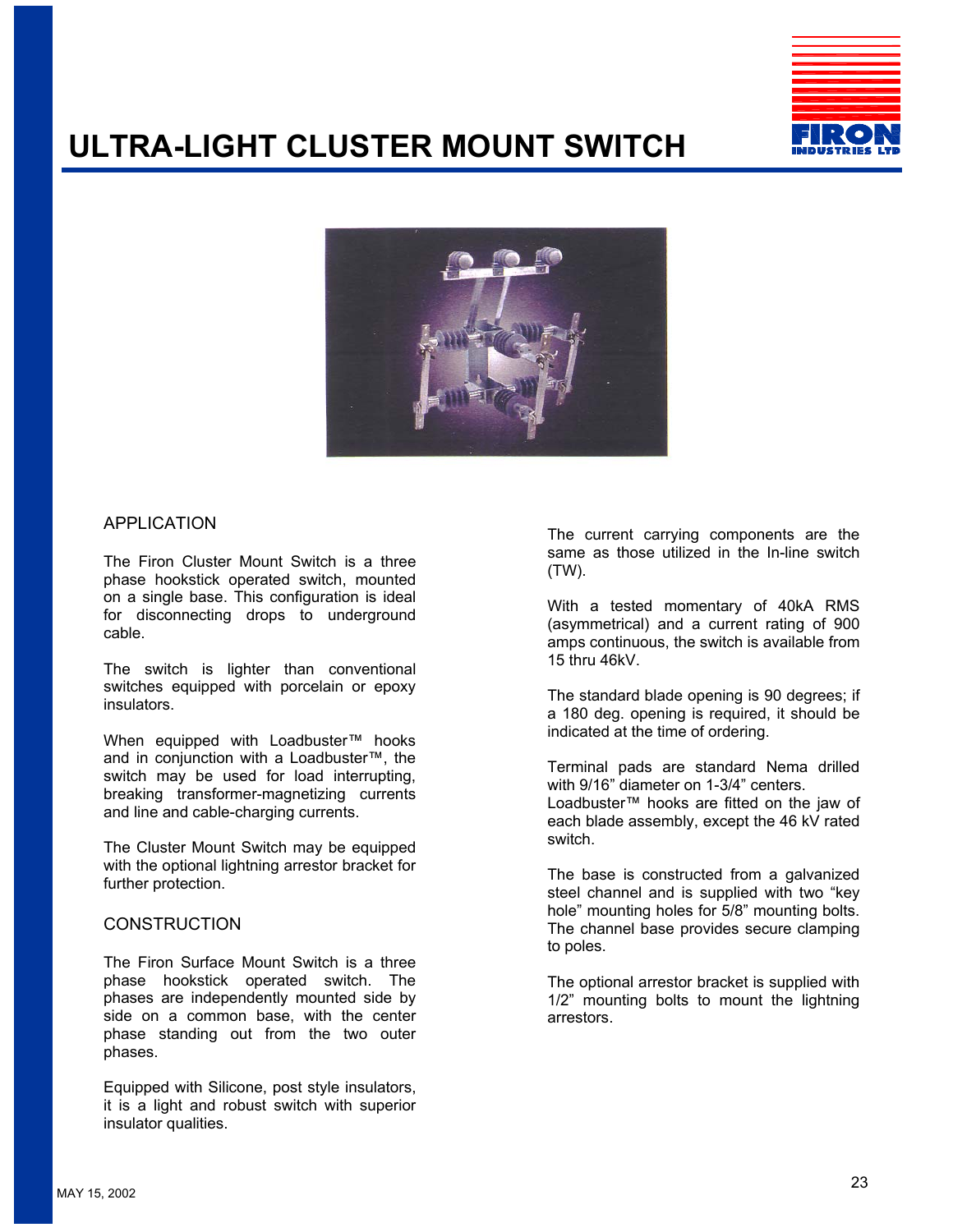

# **ULTRA-LIGHT CLUSTER MOUNT SWITCH**







## **DIMENSIONS AND WEIGHTS**

| CATALOG<br><b>NUMBER</b> | A  |     | B   |     | С   |     | D   |     | <b>WEIGHT</b> |    |
|--------------------------|----|-----|-----|-----|-----|-----|-----|-----|---------------|----|
|                          | ΙN | MM. | IN. | MM. | IN. | MM. | IN. | MM. | LВ            | ΚG |
| CM15900S                 | 8  | 203 | 15  | 381 | 10  | 254 | 21  | 533 | 95            | 43 |
| CM25900S                 | 10 | 254 | 15  | 381 | 10  | 254 | 21  | 533 | 100           | 45 |
| CM28900S                 | 15 | 381 | 15  | 381 | 10  | 254 | 21  | 533 | 110           | 50 |
| CM46900S                 | 17 | 432 | 30  | 762 | 21  | 533 | 36  | 914 |               |    |

## **CLUSTER MOUNT SWITCH SPECIFICATIONS**

| CATALOG<br><b>NUMBER</b> | RATED          | <b>CURRENT</b> |            | <b>NOMINAL</b> | <b>FLASHOVER</b><br>60 HZ |                   | LEAKAGE<br><b>DISTANCE</b> |     | DRY ARC<br><b>DISTANCE</b> |     |
|--------------------------|----------------|----------------|------------|----------------|---------------------------|-------------------|----------------------------|-----|----------------------------|-----|
|                          | <b>VOLTAGE</b> | RATED          | <b>MOM</b> | BIL            | <b>DRY</b>                | WET               | IN.                        | MM. | IN.                        | MM. |
| CM15900S                 | 15kV           | 900 A          | 40.000 A   | 110kV          | 130kV                     | 40 <sub>k</sub> V | 10.8                       | 275 | 5.7                        | 145 |
| CM25900S                 | 25kV           | 900 A          | 40.000 A   | 150kV          | 160kV                     | 65kV              | 17.2                       | 437 | 7.6                        | 193 |
| CM28900S                 | 28kV           | 900 A          | 40.000 A   | 175kV          | 195kV                     | 85kV              | 26.1                       | 663 | 10.7                       | 272 |
| CM46900S                 | 46kV           | 900 A          | 40.000 A   | 220kV          | 240kV                     | 115kV             | 34.0                       | 865 | 13.6                       | 345 |

OPTIONS:

- FOR SIX SETS OF SWITCH TERMINAL CONNECTORS, (CATALOG NUMBER 9920), ADD SUFFIX "C" TO THE CATALOG NUMBER. i.e. CM15900SC
- FOR AN ARRESTER BRACKET, ADD THE SUFFIX "B" TO THE CATALOG NUMBER. i.e. CM15900SB